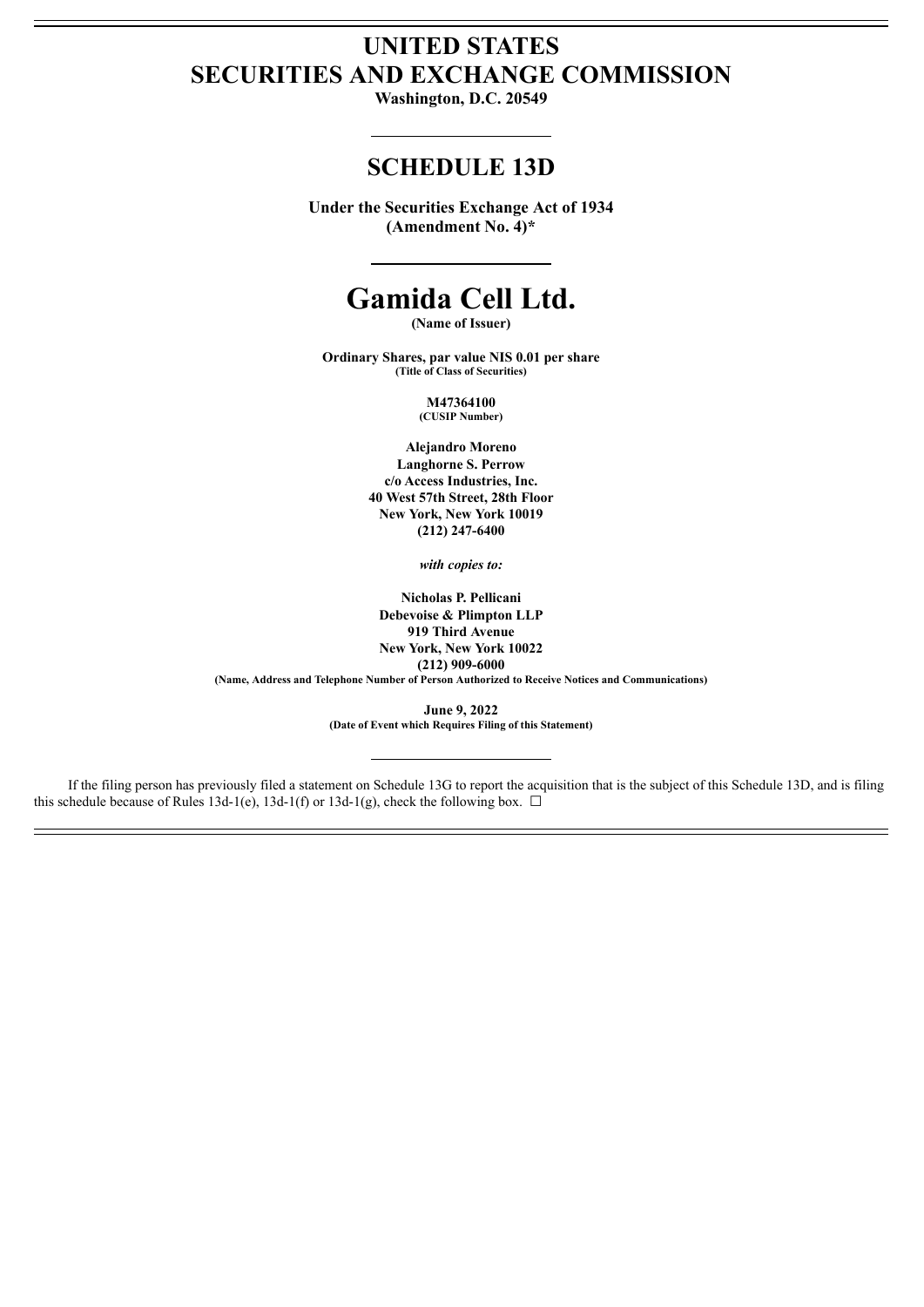| 1               | NAME OF REPORTING PERSON.                                                            |                |                                                                                     |  |  |  |
|-----------------|--------------------------------------------------------------------------------------|----------------|-------------------------------------------------------------------------------------|--|--|--|
|                 | AI Gamida Holdings LLC                                                               |                |                                                                                     |  |  |  |
| $\overline{2}$  | CHECK THE APPROPRIATE BOX IF A MEMBER OF A GROUP (SEE INSTRUCTIONS)                  |                |                                                                                     |  |  |  |
|                 | (a) $\Box$<br>$(b)$ $\square$                                                        |                |                                                                                     |  |  |  |
| 3               | <b>SEC USE ONLY</b>                                                                  |                |                                                                                     |  |  |  |
|                 |                                                                                      |                |                                                                                     |  |  |  |
| $\overline{4}$  |                                                                                      |                | SOURCE OF FUNDS (SEE INSTRUCTIONS)                                                  |  |  |  |
|                 | AF                                                                                   |                |                                                                                     |  |  |  |
| 5               |                                                                                      |                | CHECK IF DISCLOSURE OF LEGAL PROCEEDINGS IS REQUIRED PURSUANT TO ITEMS 2(d) or 2(e) |  |  |  |
|                 |                                                                                      |                |                                                                                     |  |  |  |
|                 | $\Box$                                                                               |                |                                                                                     |  |  |  |
| 6               |                                                                                      |                | CITIZENSHIP OR PLACE OF ORGANIZATION                                                |  |  |  |
|                 | State of Delaware                                                                    |                |                                                                                     |  |  |  |
|                 |                                                                                      | $\overline{7}$ | <b>SOLE VOTING POWER</b>                                                            |  |  |  |
|                 |                                                                                      |                |                                                                                     |  |  |  |
|                 | <b>NUMBER OF</b><br><b>SHARES</b>                                                    | 8              | 3,750,000 shares                                                                    |  |  |  |
|                 | <b>BENEFICIALLY</b><br><b>OWNED BY</b><br><b>EACH</b><br><b>REPORTING</b>            |                | <b>SHARED VOTING POWER</b>                                                          |  |  |  |
|                 |                                                                                      |                | 0 shares                                                                            |  |  |  |
|                 |                                                                                      |                | <b>SOLE DISPOSITIVE POWER</b>                                                       |  |  |  |
|                 | <b>PERSON</b>                                                                        |                |                                                                                     |  |  |  |
|                 | <b>WITH</b>                                                                          |                | 3,750,000 shares                                                                    |  |  |  |
|                 |                                                                                      | 10             | <b>SHARED DISPOSITIVE POWER</b>                                                     |  |  |  |
|                 |                                                                                      |                | 0 shares                                                                            |  |  |  |
| 11              |                                                                                      |                | AGGREGATE AMOUNT BENEFICIALLY OWNED BY EACH REPORTING PERSON                        |  |  |  |
|                 | 3,750,000 shares                                                                     |                |                                                                                     |  |  |  |
| 12              | CHECK IF THE AGGREGATE AMOUNT IN ROW (11) EXCLUDES CERTAIN SHARES (SEE INSTRUCTIONS) |                |                                                                                     |  |  |  |
|                 |                                                                                      |                |                                                                                     |  |  |  |
|                 | $\mathbb{Z}(1)$                                                                      |                |                                                                                     |  |  |  |
| $\overline{13}$ | PERCENT OF CLASS REPRESENTED BY AMOUNT IN ROW (11)                                   |                |                                                                                     |  |  |  |
|                 | $6.26\%$ <sup>(2)</sup>                                                              |                |                                                                                     |  |  |  |
| 14              |                                                                                      |                | TYPE OF REPORTING PERSON (SEE INSTRUCTIONS)                                         |  |  |  |
|                 | OO (Limited Liability Company)                                                       |                |                                                                                     |  |  |  |

(1) Excludes 3,071,239 Ordinary Shares that are beneficially owned by Clal Biotechnology Industries Ltd. and its subsidiaries and 3,111,111 Ordinary Shares that are directly owned by AI Biotechnology LLC.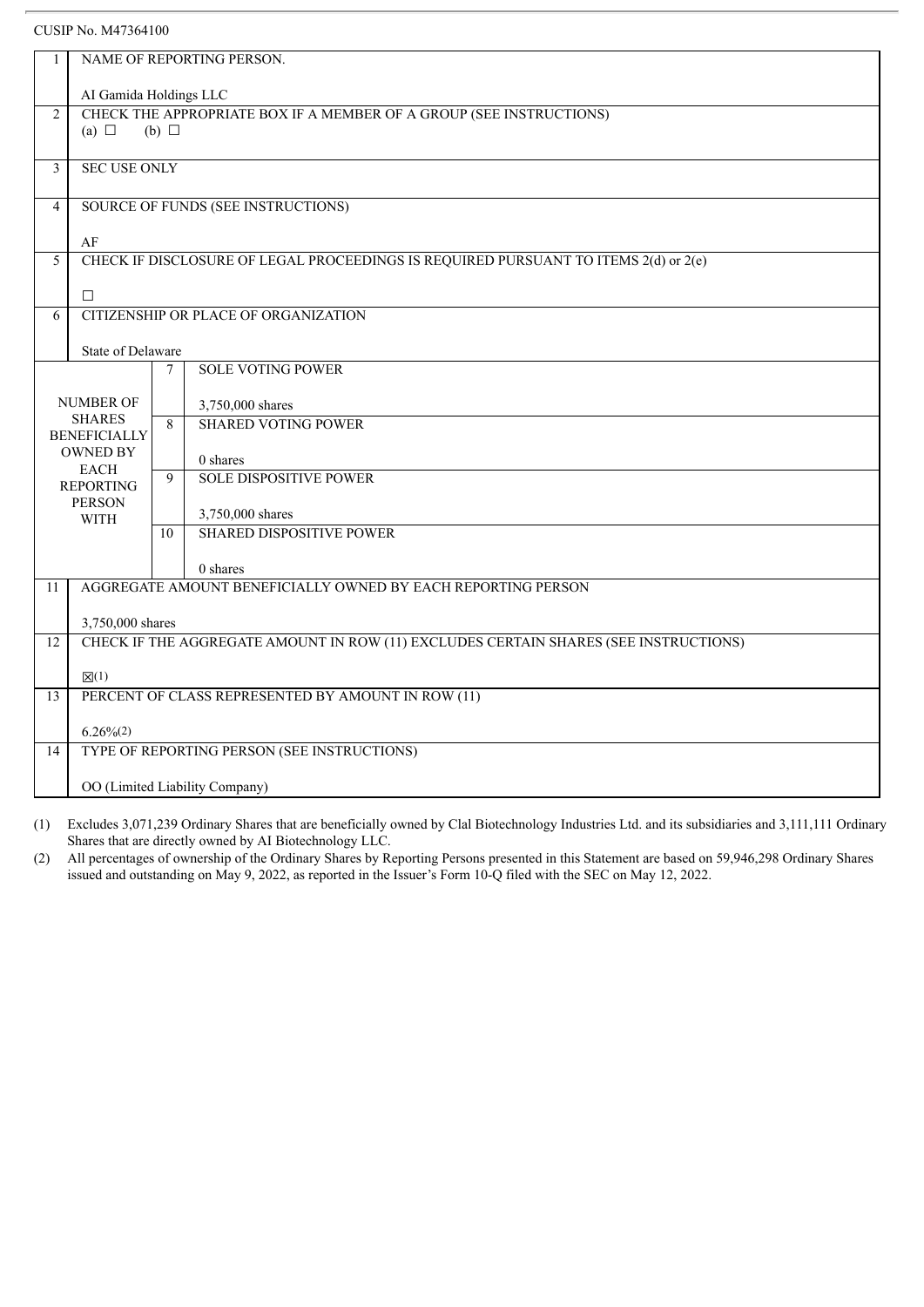| 1               | NAME OF REPORTING PERSON.                                                            |                 |                                                                                     |  |  |  |
|-----------------|--------------------------------------------------------------------------------------|-----------------|-------------------------------------------------------------------------------------|--|--|--|
|                 | Access Industries Holdings LLC                                                       |                 |                                                                                     |  |  |  |
| $\overline{2}$  | CHECK THE APPROPRIATE BOX IF A MEMBER OF A GROUP (SEE INSTRUCTIONS)                  |                 |                                                                                     |  |  |  |
|                 | (a) $\Box$                                                                           | $(b)$ $\square$ |                                                                                     |  |  |  |
| 3               | <b>SEC USE ONLY</b>                                                                  |                 |                                                                                     |  |  |  |
|                 |                                                                                      |                 |                                                                                     |  |  |  |
| $\overline{4}$  |                                                                                      |                 | SOURCE OF FUNDS (SEE INSTRUCTIONS)                                                  |  |  |  |
|                 | AF                                                                                   |                 |                                                                                     |  |  |  |
| 5               |                                                                                      |                 | CHECK IF DISCLOSURE OF LEGAL PROCEEDINGS IS REQUIRED PURSUANT TO ITEMS 2(d) or 2(e) |  |  |  |
|                 |                                                                                      |                 |                                                                                     |  |  |  |
|                 | $\Box$                                                                               |                 |                                                                                     |  |  |  |
| 6               |                                                                                      |                 | CITIZENSHIP OR PLACE OF ORGANIZATION                                                |  |  |  |
|                 | <b>State of Delaware</b>                                                             |                 |                                                                                     |  |  |  |
|                 |                                                                                      | $\overline{7}$  | <b>SOLE VOTING POWER</b>                                                            |  |  |  |
|                 |                                                                                      |                 |                                                                                     |  |  |  |
|                 | <b>NUMBER OF</b><br><b>SHARES</b>                                                    | 8               | 0 shares                                                                            |  |  |  |
|                 | <b>BENEFICIALLY</b>                                                                  |                 | <b>SHARED VOTING POWER</b>                                                          |  |  |  |
|                 | <b>OWNED BY</b>                                                                      |                 | 6,182,350 shares                                                                    |  |  |  |
|                 | <b>EACH</b><br><b>REPORTING</b>                                                      |                 | <b>SOLE DISPOSITIVE POWER</b>                                                       |  |  |  |
|                 | <b>PERSON</b>                                                                        |                 |                                                                                     |  |  |  |
|                 | <b>WITH</b>                                                                          |                 | 0 shares                                                                            |  |  |  |
|                 |                                                                                      | 10              | <b>SHARED DISPOSITIVE POWER</b>                                                     |  |  |  |
|                 |                                                                                      |                 | 6,182,350 shares                                                                    |  |  |  |
| 11              |                                                                                      |                 | AGGREGATE AMOUNT BENEFICIALLY OWNED BY EACH REPORTING PERSON                        |  |  |  |
|                 | 6,182,350 shares                                                                     |                 |                                                                                     |  |  |  |
| $\overline{12}$ | CHECK IF THE AGGREGATE AMOUNT IN ROW (11) EXCLUDES CERTAIN SHARES (SEE INSTRUCTIONS) |                 |                                                                                     |  |  |  |
|                 |                                                                                      |                 |                                                                                     |  |  |  |
|                 | $\mathbb{Z}(1)$                                                                      |                 |                                                                                     |  |  |  |
| 13              | PERCENT OF CLASS REPRESENTED BY AMOUNT IN ROW (11)                                   |                 |                                                                                     |  |  |  |
|                 | $10.31\%/2)$                                                                         |                 |                                                                                     |  |  |  |
| 14              |                                                                                      |                 | TYPE OF REPORTING PERSON (SEE INSTRUCTIONS)                                         |  |  |  |
|                 | OO (Limited Liability Company)                                                       |                 |                                                                                     |  |  |  |

(1) Excludes 3,750,000 Ordinary Shares that are owned directly by AI Gamida Holdings LLC.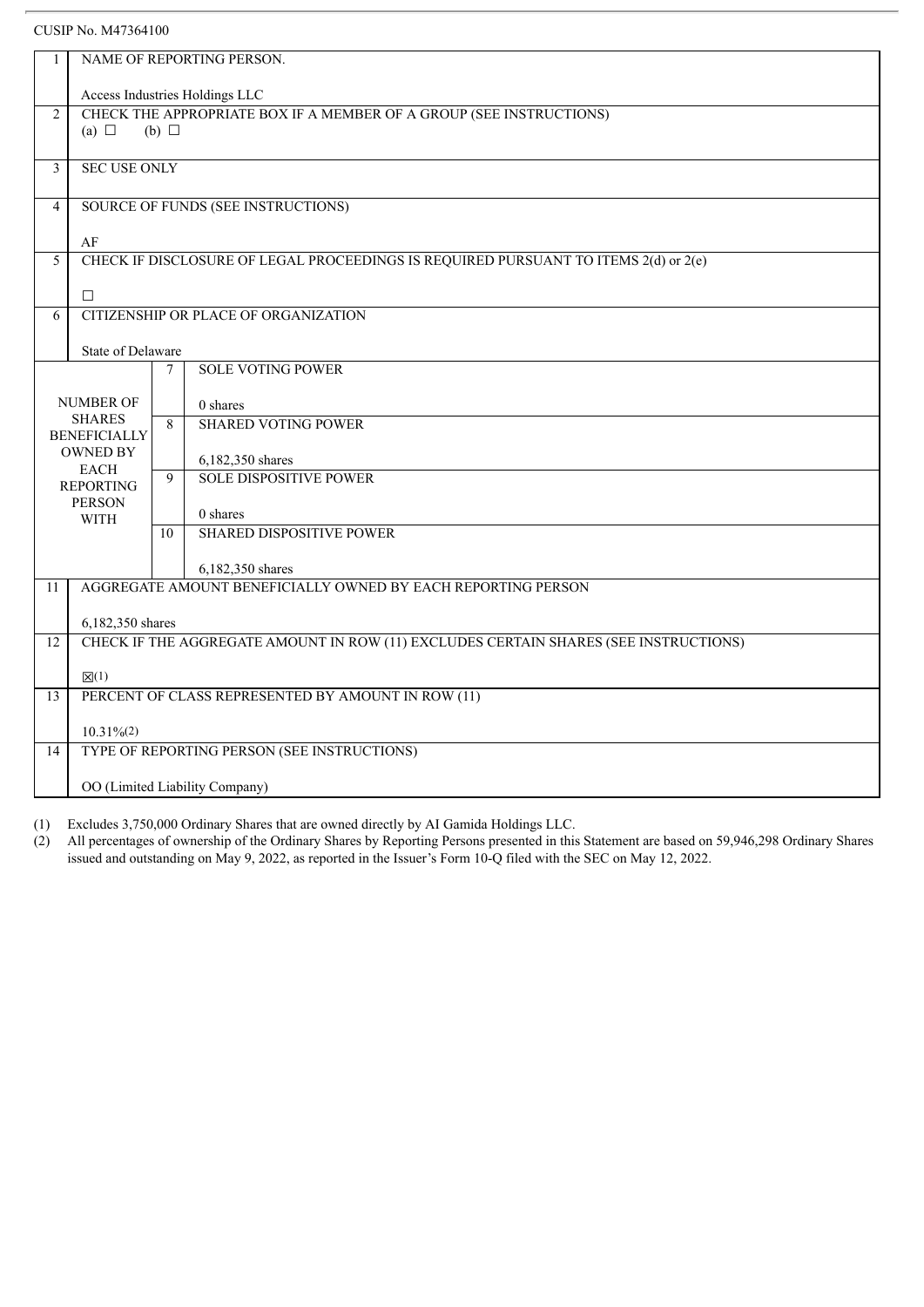| 1              | NAME OF REPORTING PERSON.                                           |                |                                                                                      |  |  |  |
|----------------|---------------------------------------------------------------------|----------------|--------------------------------------------------------------------------------------|--|--|--|
|                | Access Industries, LLC                                              |                |                                                                                      |  |  |  |
| $\overline{2}$ | CHECK THE APPROPRIATE BOX IF A MEMBER OF A GROUP (SEE INSTRUCTIONS) |                |                                                                                      |  |  |  |
|                | (a) $\Box$<br>$(b)$ $\square$                                       |                |                                                                                      |  |  |  |
|                |                                                                     |                |                                                                                      |  |  |  |
| 3              | <b>SEC USE ONLY</b>                                                 |                |                                                                                      |  |  |  |
| $\overline{4}$ |                                                                     |                | SOURCE OF FUNDS (SEE INSTRUCTIONS)                                                   |  |  |  |
|                |                                                                     |                |                                                                                      |  |  |  |
|                | $\rm AF$                                                            |                |                                                                                      |  |  |  |
| 5              |                                                                     |                | CHECK IF DISCLOSURE OF LEGAL PROCEEDINGS IS REQUIRED PURSUANT TO ITEMS 2(d) or 2(e)  |  |  |  |
|                |                                                                     |                |                                                                                      |  |  |  |
|                | $\Box$                                                              |                |                                                                                      |  |  |  |
| 6              |                                                                     |                | CITIZENSHIP OR PLACE OF ORGANIZATION                                                 |  |  |  |
|                |                                                                     |                |                                                                                      |  |  |  |
|                | <b>State of Delaware</b>                                            |                |                                                                                      |  |  |  |
|                |                                                                     | 7              | <b>SOLE VOTING POWER</b>                                                             |  |  |  |
|                |                                                                     |                |                                                                                      |  |  |  |
|                | <b>NUMBER OF</b>                                                    |                | 0 shares                                                                             |  |  |  |
|                | <b>SHARES</b>                                                       | 8 <sup>2</sup> | <b>SHARED VOTING POWER</b>                                                           |  |  |  |
|                | <b>BENEFICIALLY</b><br><b>OWNED BY</b>                              |                |                                                                                      |  |  |  |
|                | <b>EACH</b>                                                         |                | 6,182,350 shares                                                                     |  |  |  |
|                | <b>REPORTING</b>                                                    |                | <b>SOLE DISPOSITIVE POWER</b>                                                        |  |  |  |
|                | <b>PERSON</b>                                                       |                |                                                                                      |  |  |  |
|                | <b>WITH</b>                                                         |                | 0 shares                                                                             |  |  |  |
|                |                                                                     | 10             | <b>SHARED DISPOSITIVE POWER</b>                                                      |  |  |  |
|                |                                                                     |                | 6,182,350 shares                                                                     |  |  |  |
| 11             |                                                                     |                | AGGREGATE AMOUNT BENEFICIALLY OWNED BY EACH REPORTING PERSON                         |  |  |  |
|                |                                                                     |                |                                                                                      |  |  |  |
|                | 6,182,350 shares                                                    |                |                                                                                      |  |  |  |
| 12             |                                                                     |                | CHECK IF THE AGGREGATE AMOUNT IN ROW (11) EXCLUDES CERTAIN SHARES (SEE INSTRUCTIONS) |  |  |  |
|                |                                                                     |                |                                                                                      |  |  |  |
|                | $\boxtimes(1)$                                                      |                |                                                                                      |  |  |  |
| 13             | PERCENT OF CLASS REPRESENTED BY AMOUNT IN ROW (11)                  |                |                                                                                      |  |  |  |
|                |                                                                     |                |                                                                                      |  |  |  |
| 14             | $10.31\%/2)$                                                        |                | TYPE OF REPORTING PERSON (SEE INSTRUCTIONS)                                          |  |  |  |
|                |                                                                     |                |                                                                                      |  |  |  |
|                | OO (Limited Liability Company)                                      |                |                                                                                      |  |  |  |
|                |                                                                     |                |                                                                                      |  |  |  |

(1) Excludes 3,750,000 Ordinary Shares that are owned directly by AI Gamida Holdings LLC.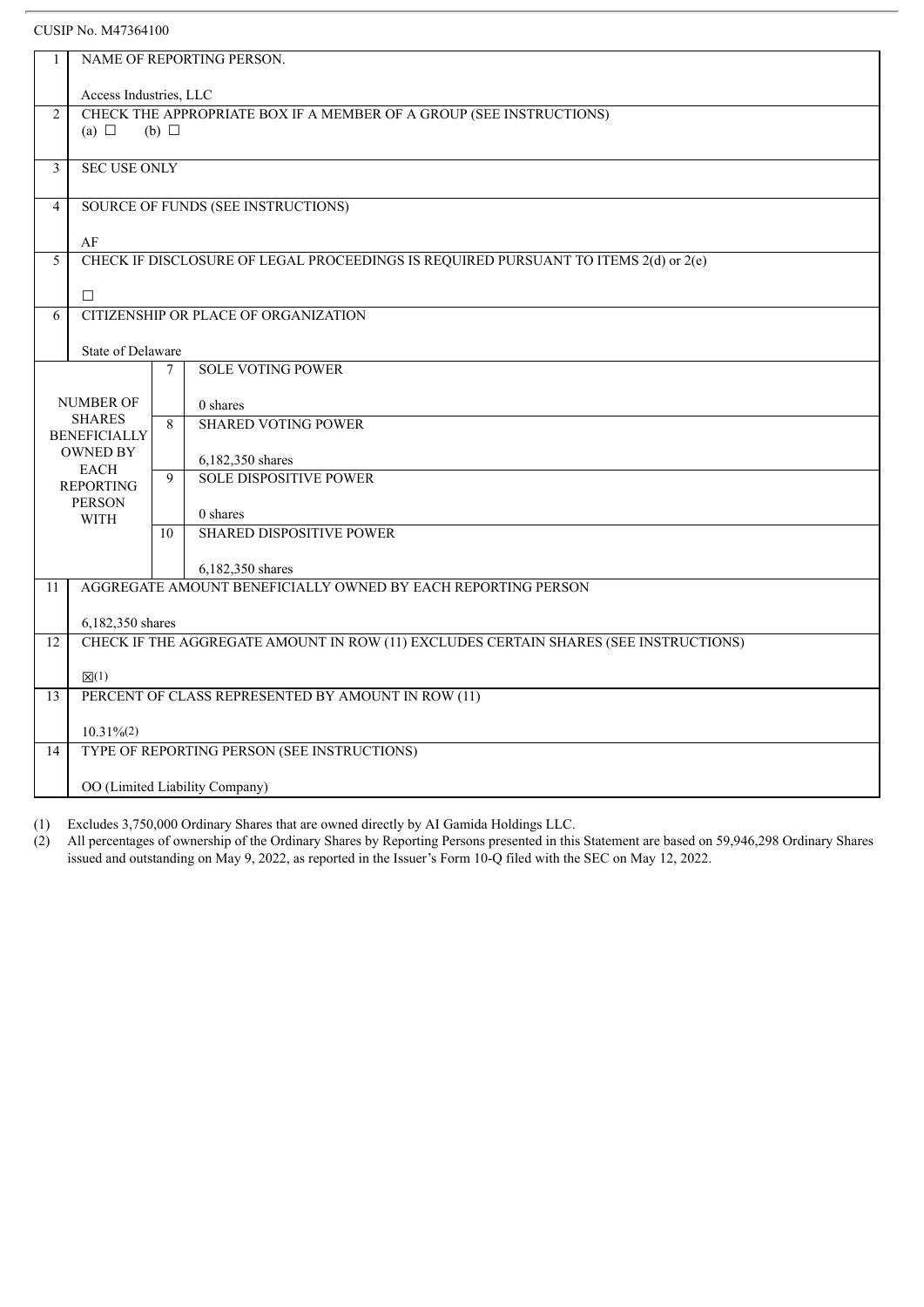| $\mathbf{1}$                      | NAME OF REPORTING PERSON.                          |                 |                                                                                      |  |  |  |
|-----------------------------------|----------------------------------------------------|-----------------|--------------------------------------------------------------------------------------|--|--|--|
|                                   | Access Industries Management, LLC                  |                 |                                                                                      |  |  |  |
| $\overline{2}$                    |                                                    |                 | CHECK THE APPROPRIATE BOX IF A MEMBER OF A GROUP (SEE INSTRUCTIONS)                  |  |  |  |
|                                   | (a) $\Box$                                         | $(b)$ $\square$ |                                                                                      |  |  |  |
|                                   |                                                    |                 |                                                                                      |  |  |  |
| 3                                 | <b>SEC USE ONLY</b>                                |                 |                                                                                      |  |  |  |
| $\overline{4}$                    |                                                    |                 | SOURCE OF FUNDS (SEE INSTRUCTIONS)                                                   |  |  |  |
|                                   |                                                    |                 |                                                                                      |  |  |  |
| 5                                 | AF                                                 |                 | CHECK IF DISCLOSURE OF LEGAL PROCEEDINGS IS REQUIRED PURSUANT TO ITEMS 2(d) or 2(e)  |  |  |  |
|                                   |                                                    |                 |                                                                                      |  |  |  |
|                                   | $\Box$                                             |                 |                                                                                      |  |  |  |
| 6                                 |                                                    |                 | CITIZENSHIP OR PLACE OF ORGANIZATION                                                 |  |  |  |
|                                   |                                                    |                 |                                                                                      |  |  |  |
|                                   | State of Delaware                                  |                 |                                                                                      |  |  |  |
|                                   |                                                    | $\tau$          | <b>SOLE VOTING POWER</b>                                                             |  |  |  |
|                                   | <b>NUMBER OF</b>                                   |                 |                                                                                      |  |  |  |
|                                   | <b>SHARES</b>                                      | 8               | 0 shares<br><b>SHARED VOTING POWER</b>                                               |  |  |  |
|                                   | <b>BENEFICIALLY</b>                                |                 |                                                                                      |  |  |  |
|                                   | <b>OWNED BY</b>                                    |                 | 9,932,350 shares                                                                     |  |  |  |
|                                   | <b>EACH</b>                                        |                 | <b>SOLE DISPOSITIVE POWER</b>                                                        |  |  |  |
| <b>REPORTING</b><br><b>PERSON</b> |                                                    |                 |                                                                                      |  |  |  |
|                                   | <b>WITH</b>                                        |                 | 0 shares                                                                             |  |  |  |
|                                   |                                                    |                 | <b>SHARED DISPOSITIVE POWER</b>                                                      |  |  |  |
|                                   |                                                    |                 | 9,932,350 shares                                                                     |  |  |  |
| 11                                |                                                    |                 | AGGREGATE AMOUNT BENEFICIALLY OWNED BY EACH REPORTING PERSON                         |  |  |  |
|                                   |                                                    |                 |                                                                                      |  |  |  |
|                                   | 9,932,350 shares                                   |                 |                                                                                      |  |  |  |
| 12                                |                                                    |                 | CHECK IF THE AGGREGATE AMOUNT IN ROW (11) EXCLUDES CERTAIN SHARES (SEE INSTRUCTIONS) |  |  |  |
|                                   |                                                    |                 |                                                                                      |  |  |  |
|                                   | $\Box$                                             |                 |                                                                                      |  |  |  |
| 13                                | PERCENT OF CLASS REPRESENTED BY AMOUNT IN ROW (11) |                 |                                                                                      |  |  |  |
|                                   | $16.57\%$ <sup>(1)</sup>                           |                 |                                                                                      |  |  |  |
| 14                                |                                                    |                 | TYPE OF REPORTING PERSON (SEE INSTRUCTIONS)                                          |  |  |  |
|                                   |                                                    |                 |                                                                                      |  |  |  |
|                                   | OO (Limited Liability Company)                     |                 |                                                                                      |  |  |  |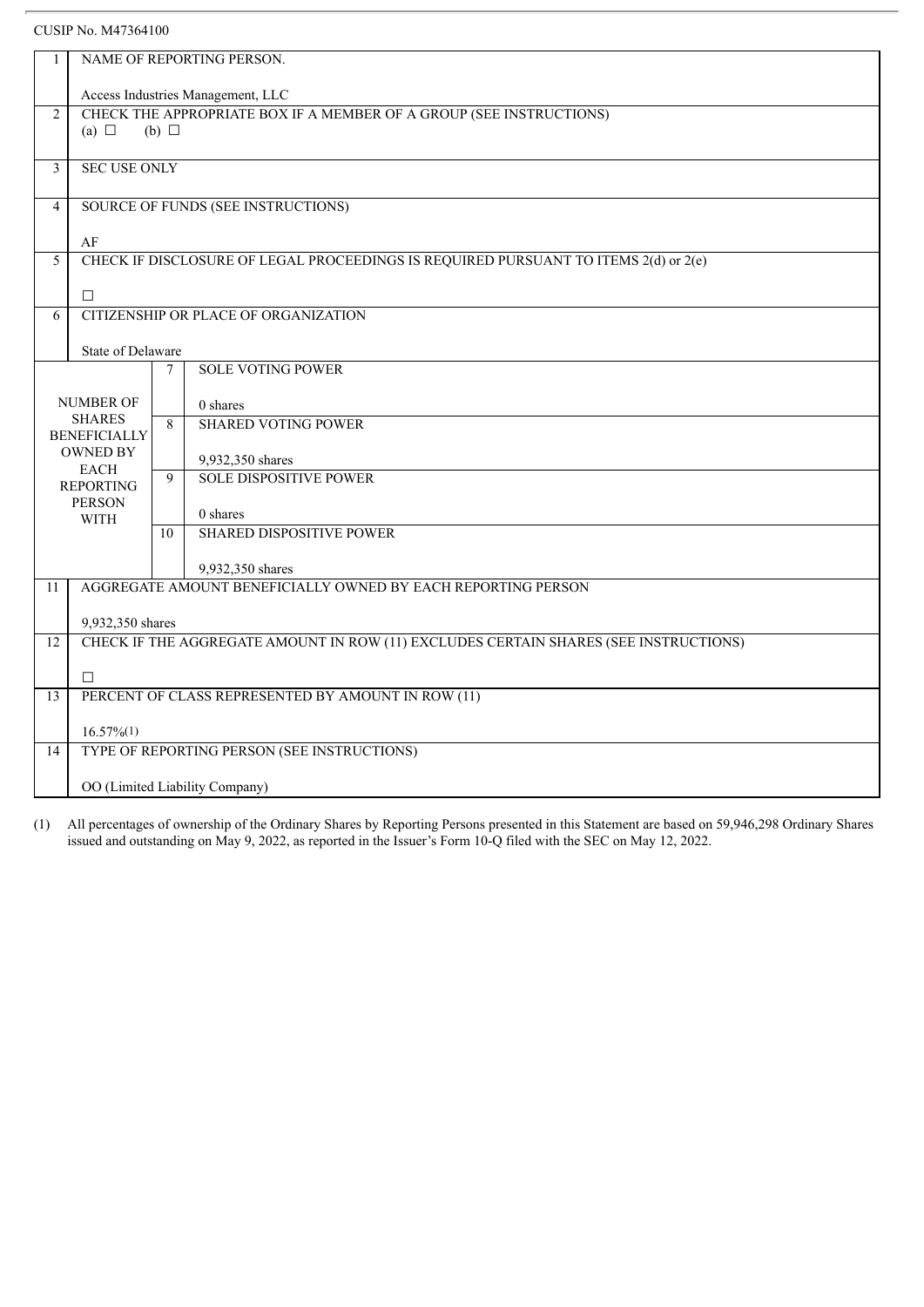| 1                   | NAME OF REPORTING PERSON.                                           |                 |                                                                                      |  |  |  |
|---------------------|---------------------------------------------------------------------|-----------------|--------------------------------------------------------------------------------------|--|--|--|
|                     |                                                                     |                 |                                                                                      |  |  |  |
|                     | Clal Biotechnology Industries Ltd.                                  |                 |                                                                                      |  |  |  |
| $\overline{2}$      | CHECK THE APPROPRIATE BOX IF A MEMBER OF A GROUP (SEE INSTRUCTIONS) |                 |                                                                                      |  |  |  |
|                     | (a) $\Box$                                                          | $(b)$ $\square$ |                                                                                      |  |  |  |
| 3                   | <b>SEC USE ONLY</b>                                                 |                 |                                                                                      |  |  |  |
|                     |                                                                     |                 |                                                                                      |  |  |  |
| $\overline{4}$      |                                                                     |                 | SOURCE OF FUNDS (SEE INSTRUCTIONS)                                                   |  |  |  |
|                     |                                                                     |                 |                                                                                      |  |  |  |
|                     | WC                                                                  |                 |                                                                                      |  |  |  |
| 5                   |                                                                     |                 | CHECK IF DISCLOSURE OF LEGAL PROCEEDINGS IS REQUIRED PURSUANT TO ITEMS 2(d) or 2(e)  |  |  |  |
|                     |                                                                     |                 |                                                                                      |  |  |  |
|                     | $\Box$                                                              |                 |                                                                                      |  |  |  |
| 6                   |                                                                     |                 | CITIZENSHIP OR PLACE OF ORGANIZATION                                                 |  |  |  |
|                     |                                                                     |                 |                                                                                      |  |  |  |
|                     | Israel                                                              |                 |                                                                                      |  |  |  |
|                     |                                                                     | $\tau$          | <b>SOLE VOTING POWER</b>                                                             |  |  |  |
|                     | NUMBER OF                                                           |                 | 1,696,862 shares                                                                     |  |  |  |
|                     | <b>SHARES</b>                                                       | 8               | <b>SHARED VOTING POWER</b>                                                           |  |  |  |
| <b>BENEFICIALLY</b> |                                                                     |                 |                                                                                      |  |  |  |
| <b>OWNED BY</b>     |                                                                     |                 | 1,374,377 shares                                                                     |  |  |  |
|                     | <b>EACH</b><br><b>REPORTING</b>                                     | $\mathbf{Q}$    | <b>SOLE DISPOSITIVE POWER</b>                                                        |  |  |  |
|                     | <b>PERSON</b>                                                       |                 |                                                                                      |  |  |  |
|                     | <b>WITH</b>                                                         |                 | 1,696,862 shares                                                                     |  |  |  |
|                     |                                                                     | 10              | <b>SHARED DISPOSITIVE POWER</b>                                                      |  |  |  |
|                     |                                                                     |                 |                                                                                      |  |  |  |
| 11                  |                                                                     |                 | 1,374,377 shares<br>AGGREGATE AMOUNT BENEFICIALLY OWNED BY EACH REPORTING PERSON     |  |  |  |
|                     |                                                                     |                 |                                                                                      |  |  |  |
|                     | 3,071,239 shares                                                    |                 |                                                                                      |  |  |  |
| 12                  |                                                                     |                 | CHECK IF THE AGGREGATE AMOUNT IN ROW (11) EXCLUDES CERTAIN SHARES (SEE INSTRUCTIONS) |  |  |  |
|                     |                                                                     |                 |                                                                                      |  |  |  |
|                     | $\boxtimes(1)$                                                      |                 |                                                                                      |  |  |  |
| $\overline{13}$     | PERCENT OF CLASS REPRESENTED BY AMOUNT IN ROW (11)                  |                 |                                                                                      |  |  |  |
|                     |                                                                     |                 |                                                                                      |  |  |  |
|                     | $5.12\%(2)$                                                         |                 |                                                                                      |  |  |  |
| 14                  |                                                                     |                 | TYPE OF REPORTING PERSON (SEE INSTRUCTIONS)                                          |  |  |  |
|                     | CO                                                                  |                 |                                                                                      |  |  |  |
|                     |                                                                     |                 |                                                                                      |  |  |  |

(1) Excludes 3,750,000 Ordinary Shares that are owned directly by AI Gamida Holdings LLC and 3,111,111 Ordinary Shares that are owned directly by AI Biotechnology LLC.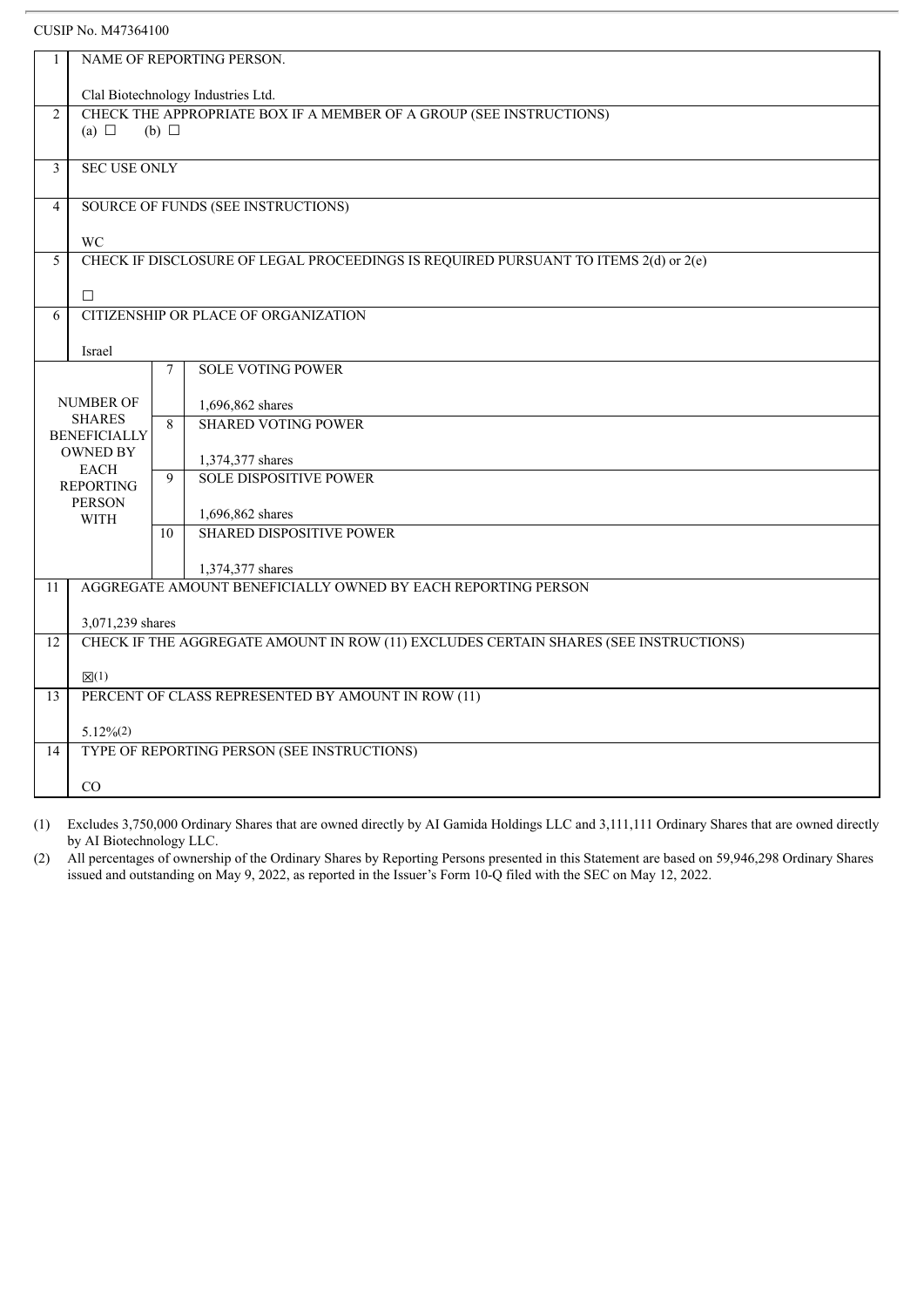| 1                                      | NAME OF REPORTING PERSON.                                                            |              |                                                                                     |  |  |  |
|----------------------------------------|--------------------------------------------------------------------------------------|--------------|-------------------------------------------------------------------------------------|--|--|--|
|                                        |                                                                                      |              |                                                                                     |  |  |  |
|                                        | Bio Medical Investment (1997) Ltd.                                                   |              |                                                                                     |  |  |  |
| $\overline{2}$                         | CHECK THE APPROPRIATE BOX IF A MEMBER OF A GROUP (SEE INSTRUCTIONS)                  |              |                                                                                     |  |  |  |
|                                        | (a) $\Box$                                                                           | $(b)$ $\Box$ |                                                                                     |  |  |  |
|                                        |                                                                                      |              |                                                                                     |  |  |  |
| 3                                      | <b>SEC USE ONLY</b>                                                                  |              |                                                                                     |  |  |  |
|                                        |                                                                                      |              |                                                                                     |  |  |  |
| $\overline{4}$                         |                                                                                      |              | SOURCE OF FUNDS (SEE INSTRUCTIONS)                                                  |  |  |  |
|                                        | WC                                                                                   |              |                                                                                     |  |  |  |
| 5                                      |                                                                                      |              | CHECK IF DISCLOSURE OF LEGAL PROCEEDINGS IS REQUIRED PURSUANT TO ITEMS 2(d) or 2(e) |  |  |  |
|                                        |                                                                                      |              |                                                                                     |  |  |  |
|                                        | $\Box$                                                                               |              |                                                                                     |  |  |  |
| 6                                      |                                                                                      |              | CITIZENSHIP OR PLACE OF ORGANIZATION                                                |  |  |  |
|                                        |                                                                                      |              |                                                                                     |  |  |  |
|                                        | Israel                                                                               |              |                                                                                     |  |  |  |
|                                        |                                                                                      | $\tau$       | <b>SOLE VOTING POWER</b>                                                            |  |  |  |
|                                        |                                                                                      |              |                                                                                     |  |  |  |
|                                        | NUMBER OF                                                                            |              | 1,374,377 shares                                                                    |  |  |  |
| <b>SHARES</b>                          |                                                                                      | 8            | <b>SHARED VOTING POWER</b>                                                          |  |  |  |
| <b>BENEFICIALLY</b><br><b>OWNED BY</b> |                                                                                      |              |                                                                                     |  |  |  |
| <b>EACH</b>                            |                                                                                      |              | 0 shares                                                                            |  |  |  |
|                                        | <b>REPORTING</b>                                                                     | $\mathbf{Q}$ | <b>SOLE DISPOSITIVE POWER</b>                                                       |  |  |  |
|                                        | <b>PERSON</b>                                                                        |              |                                                                                     |  |  |  |
|                                        | <b>WITH</b>                                                                          | 10           | 1,374,377 shares<br><b>SHARED DISPOSITIVE POWER</b>                                 |  |  |  |
|                                        |                                                                                      |              |                                                                                     |  |  |  |
|                                        |                                                                                      |              | 0 shares                                                                            |  |  |  |
| 11                                     |                                                                                      |              | AGGREGATE AMOUNT BENEFICIALLY OWNED BY EACH REPORTING PERSON                        |  |  |  |
|                                        |                                                                                      |              |                                                                                     |  |  |  |
|                                        | 1,374,377 shares                                                                     |              |                                                                                     |  |  |  |
| 12                                     | CHECK IF THE AGGREGATE AMOUNT IN ROW (11) EXCLUDES CERTAIN SHARES (SEE INSTRUCTIONS) |              |                                                                                     |  |  |  |
|                                        |                                                                                      |              |                                                                                     |  |  |  |
|                                        | $\boxtimes(1)$                                                                       |              |                                                                                     |  |  |  |
| $\overline{13}$                        | PERCENT OF CLASS REPRESENTED BY AMOUNT IN ROW (11)                                   |              |                                                                                     |  |  |  |
|                                        |                                                                                      |              |                                                                                     |  |  |  |
| 14                                     | $2.29\%(2)$                                                                          |              | TYPE OF REPORTING PERSON (SEE INSTRUCTIONS)                                         |  |  |  |
|                                        |                                                                                      |              |                                                                                     |  |  |  |
|                                        | CO                                                                                   |              |                                                                                     |  |  |  |
|                                        |                                                                                      |              |                                                                                     |  |  |  |

(1) Excludes 1,696,862 Ordinary Shares that are beneficially owned by Clal Biotechnology Industries Ltd., 3,750,000 Ordinary Shares that are owned directly by AI Gamida Holdings LLC and 3,111,111 Ordinary Shares that are owned directly by AI Biotechnology LLC.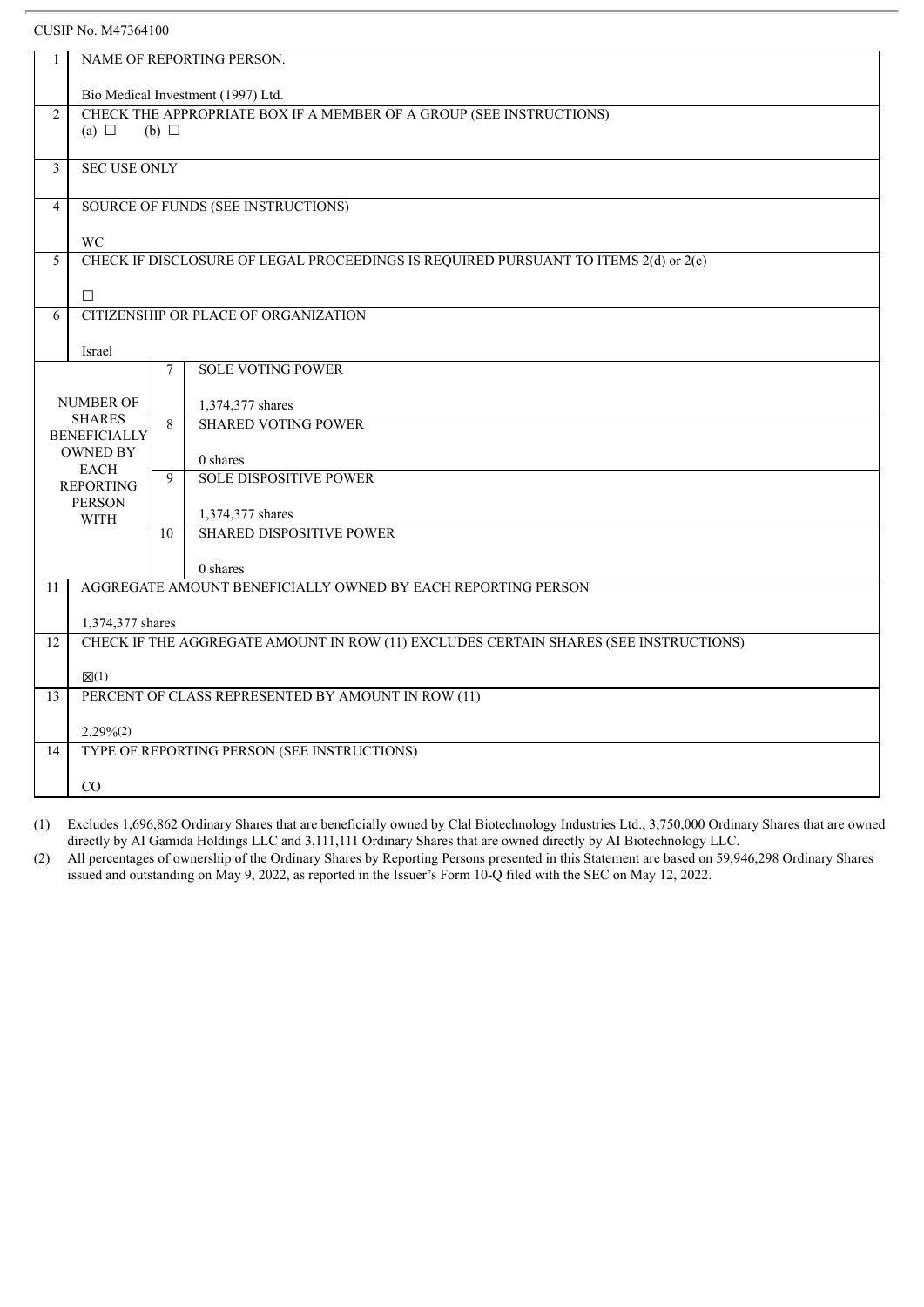| 1              | NAME OF REPORTING PERSON.                                           |             |                                                                                      |  |  |  |
|----------------|---------------------------------------------------------------------|-------------|--------------------------------------------------------------------------------------|--|--|--|
|                |                                                                     |             |                                                                                      |  |  |  |
|                | Len Blavatnik                                                       |             |                                                                                      |  |  |  |
| 2              | CHECK THE APPROPRIATE BOX IF A MEMBER OF A GROUP (SEE INSTRUCTIONS) |             |                                                                                      |  |  |  |
|                | (a) $\Box$<br>(b) $\Box$                                            |             |                                                                                      |  |  |  |
| 3              | <b>SEC USE ONLY</b>                                                 |             |                                                                                      |  |  |  |
|                |                                                                     |             |                                                                                      |  |  |  |
| $\overline{4}$ |                                                                     |             | SOURCE OF FUNDS (SEE INSTRUCTIONS)                                                   |  |  |  |
|                |                                                                     |             |                                                                                      |  |  |  |
|                | AF                                                                  |             |                                                                                      |  |  |  |
| 5              |                                                                     |             | CHECK IF DISCLOSURE OF LEGAL PROCEEDINGS IS REQUIRED PURSUANT TO ITEMS 2(d) or 2(e)  |  |  |  |
|                |                                                                     |             |                                                                                      |  |  |  |
|                | $\Box$                                                              |             |                                                                                      |  |  |  |
| 6              |                                                                     |             | CITIZENSHIP OR PLACE OF ORGANIZATION                                                 |  |  |  |
|                | United States of America                                            |             |                                                                                      |  |  |  |
|                |                                                                     | $\tau$      | <b>SOLE VOTING POWER</b>                                                             |  |  |  |
|                |                                                                     |             |                                                                                      |  |  |  |
|                | <b>NUMBER OF</b>                                                    |             | 0 shares                                                                             |  |  |  |
|                | <b>SHARES</b>                                                       | 8           | <b>SHARED VOTING POWER</b>                                                           |  |  |  |
|                | <b>BENEFICIALLY</b><br><b>OWNED BY</b>                              |             |                                                                                      |  |  |  |
|                |                                                                     |             | 9,932,350 shares                                                                     |  |  |  |
|                | <b>EACH</b><br><b>REPORTING</b>                                     | $\mathbf Q$ | <b>SOLE DISPOSITIVE POWER</b>                                                        |  |  |  |
|                | <b>PERSON</b><br><b>WITH</b>                                        |             |                                                                                      |  |  |  |
|                |                                                                     |             | 0 shares                                                                             |  |  |  |
|                |                                                                     | 10          | <b>SHARED DISPOSITIVE POWER</b>                                                      |  |  |  |
|                |                                                                     |             | 9,932,350 shares                                                                     |  |  |  |
| 11             |                                                                     |             | AGGREGATE AMOUNT BENEFICIALLY OWNED BY EACH REPORTING PERSON                         |  |  |  |
|                |                                                                     |             |                                                                                      |  |  |  |
|                | 9,932,350 shares                                                    |             |                                                                                      |  |  |  |
| 12             |                                                                     |             | CHECK IF THE AGGREGATE AMOUNT IN ROW (11) EXCLUDES CERTAIN SHARES (SEE INSTRUCTIONS) |  |  |  |
|                |                                                                     |             |                                                                                      |  |  |  |
|                | $\Box$                                                              |             |                                                                                      |  |  |  |
| 13             | PERCENT OF CLASS REPRESENTED BY AMOUNT IN ROW (11)                  |             |                                                                                      |  |  |  |
|                |                                                                     |             |                                                                                      |  |  |  |
|                | $16.57\%(1)$                                                        |             |                                                                                      |  |  |  |
| 14             | TYPE OF REPORTING PERSON (SEE INSTRUCTIONS)                         |             |                                                                                      |  |  |  |
|                | IN                                                                  |             |                                                                                      |  |  |  |
|                |                                                                     |             |                                                                                      |  |  |  |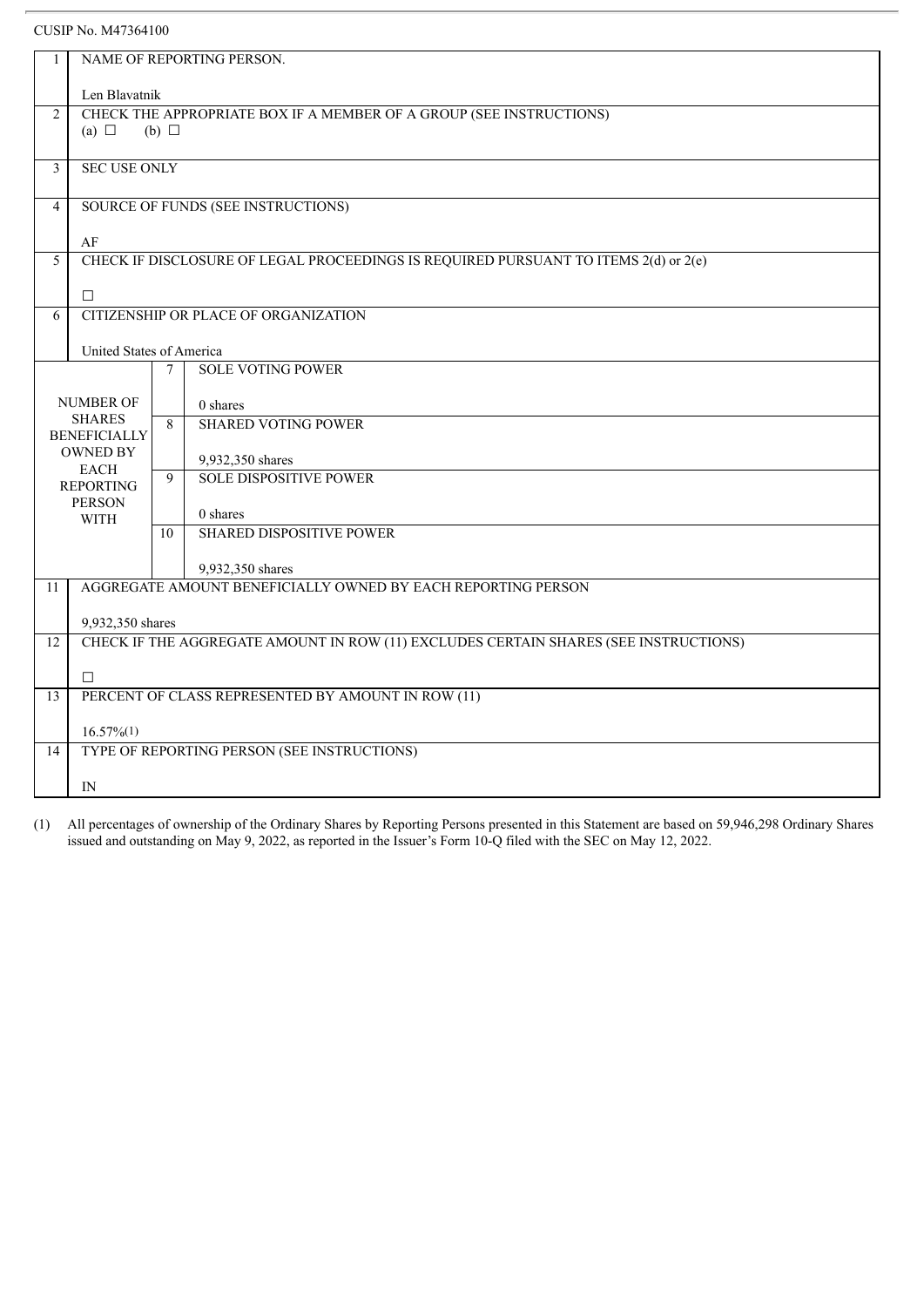| 1              | NAME OF REPORTING PERSON.                                           |                 |                                                                                      |  |  |  |
|----------------|---------------------------------------------------------------------|-----------------|--------------------------------------------------------------------------------------|--|--|--|
|                | AI Biotechnology LLC                                                |                 |                                                                                      |  |  |  |
| 2              | CHECK THE APPROPRIATE BOX IF A MEMBER OF A GROUP (SEE INSTRUCTIONS) |                 |                                                                                      |  |  |  |
|                | (a) $\Box$                                                          | $(b)$ $\square$ |                                                                                      |  |  |  |
|                |                                                                     |                 |                                                                                      |  |  |  |
| $\overline{3}$ | <b>SEC USE ONLY</b>                                                 |                 |                                                                                      |  |  |  |
| $\overline{4}$ |                                                                     |                 | SOURCE OF FUNDS (SEE INSTRUCTIONS)                                                   |  |  |  |
|                |                                                                     |                 |                                                                                      |  |  |  |
|                | AF                                                                  |                 |                                                                                      |  |  |  |
| $\overline{5}$ |                                                                     |                 | CHECK IF DISCLOSURE OF LEGAL PROCEEDINGS IS REQUIRED PURSUANT TO ITEMS 2(d) or 2(e)  |  |  |  |
|                |                                                                     |                 |                                                                                      |  |  |  |
|                | $\Box$                                                              |                 |                                                                                      |  |  |  |
| 6              |                                                                     |                 | CITIZENSHIP OR PLACE OF ORGANIZATION                                                 |  |  |  |
|                | State of Delaware                                                   |                 |                                                                                      |  |  |  |
|                |                                                                     | 7               | <b>SOLE VOTING POWER</b>                                                             |  |  |  |
|                |                                                                     |                 |                                                                                      |  |  |  |
|                | <b>NUMBER OF</b>                                                    |                 | 3,111,111 shares                                                                     |  |  |  |
|                | <b>SHARES</b>                                                       | 8               | <b>SHARED VOTING POWER</b>                                                           |  |  |  |
|                | <b>BENEFICIALLY</b>                                                 |                 |                                                                                      |  |  |  |
|                | <b>OWNED BY</b><br><b>EACH</b>                                      |                 | 0 shares                                                                             |  |  |  |
|                | <b>REPORTING</b>                                                    | 9               | <b>SOLE DISPOSITIVE POWER</b>                                                        |  |  |  |
|                | <b>PERSON</b>                                                       |                 |                                                                                      |  |  |  |
|                | <b>WITH</b>                                                         |                 | 3,111,111 shares<br><b>SHARED DISPOSITIVE POWER</b>                                  |  |  |  |
|                |                                                                     | 10              |                                                                                      |  |  |  |
|                |                                                                     |                 | 0 shares                                                                             |  |  |  |
| 11             |                                                                     |                 | AGGREGATE AMOUNT BENEFICIALLY OWNED BY EACH REPORTING PERSON                         |  |  |  |
|                |                                                                     |                 |                                                                                      |  |  |  |
|                | 3,111,111 shares                                                    |                 |                                                                                      |  |  |  |
| 12             |                                                                     |                 | CHECK IF THE AGGREGATE AMOUNT IN ROW (11) EXCLUDES CERTAIN SHARES (SEE INSTRUCTIONS) |  |  |  |
|                | $\boxtimes(1)$                                                      |                 |                                                                                      |  |  |  |
| 13             | PERCENT OF CLASS REPRESENTED BY AMOUNT IN ROW (11)                  |                 |                                                                                      |  |  |  |
|                |                                                                     |                 |                                                                                      |  |  |  |
|                | $5.19%$ (2)                                                         |                 |                                                                                      |  |  |  |
| 14             |                                                                     |                 | TYPE OF REPORTING PERSON (SEE INSTRUCTIONS)                                          |  |  |  |
|                | OO (Limited Liability Company)                                      |                 |                                                                                      |  |  |  |
|                |                                                                     |                 |                                                                                      |  |  |  |

(1) Excludes 3,071,239 Ordinary Shares that are beneficially owned by Clal Biotechnology Industries Ltd. and its subsidiaries and 3,750,000 Ordinary Shares that are owned directly by AI Gamida Holdings LLC.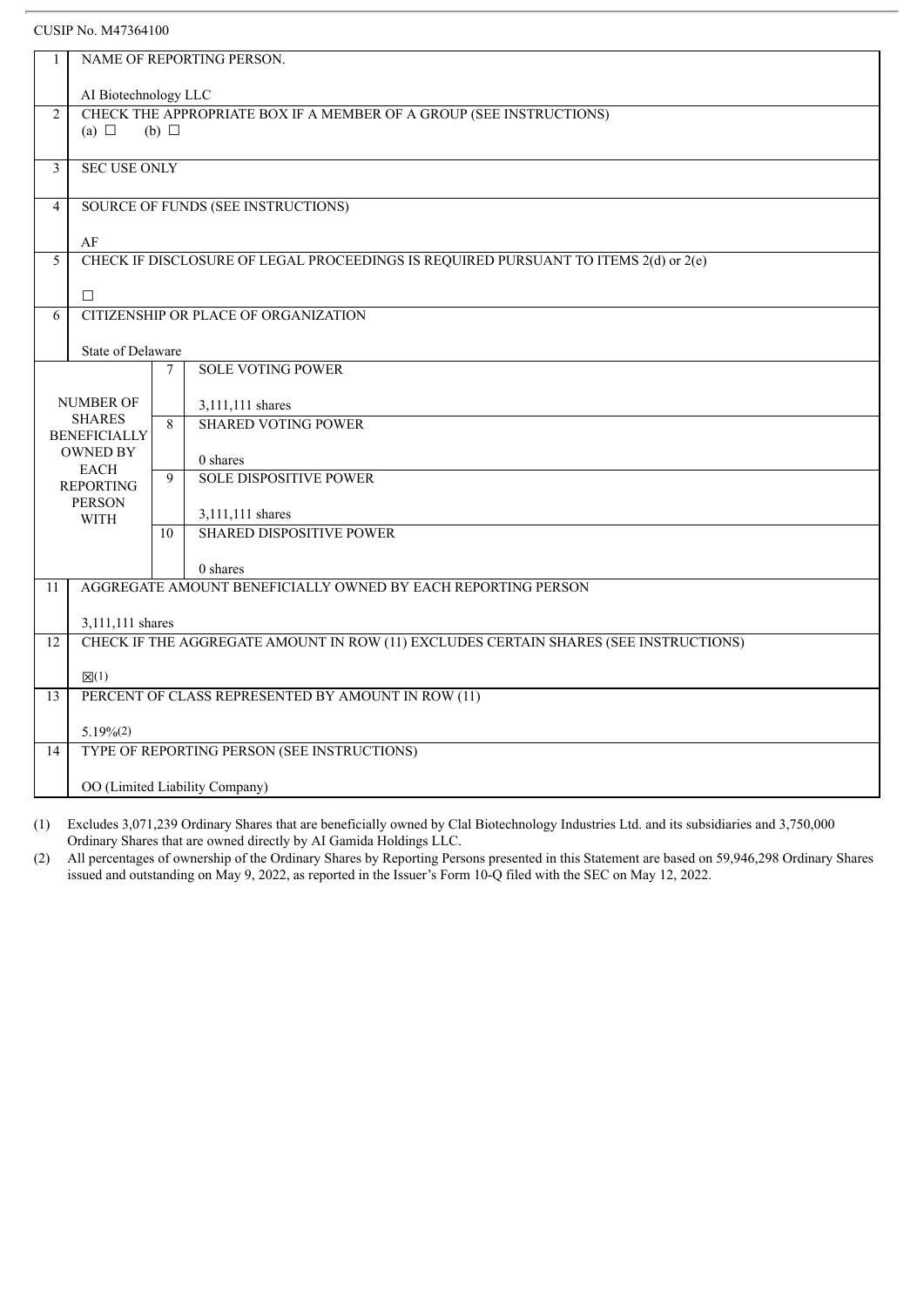#### CONTINUATION PAGES TO AMENDMENT NO. 4 TO SCHEDULE 13D

This Amendment No. 4 to Schedule 13D is being filed by AI Gamida Holdings LLC ("AI Gamida"), Access Industries Holdings LLC ("AIH"), Access Industries Management, LLC ("AIM"), Access Industries, LLC ("Access LLC"), Bio Medical Investment (1997) Ltd. ("Bio Medical"), Clal Biotechnology Industries Ltd. ("CBI") and Len Blavatnik (collectively, the "Original Reporting Persons") and AI Biotechnology LLC ("AIB" and, together with the Original Reporting Persons, the "Reporting Persons", and each, a "Reporting Person") to report certain changes in beneficial ownership of ordinary shares, par value NIS 0.01 per share (the "Ordinary Shares"), of Gamida Cell Ltd. (the "Issuer") held by the Reporting Persons.

The Schedule 13D filed by the Original Reporting Persons with the Securities and Exchange Commission (the "SEC") on November 9, 2018, as amended and supplemented by Amendment No. 1 to the Schedule 13D filed by the Reporting Persons with the SEC on July 3, 2019, Amendment No. 2 to the Schedule 13D filed by the Reporting Persons with the SEC on May 22, 2020 and Amendment No. 3 to the Schedule 13D filed by the Reporting Persons with the SEC on February 8, 2022 (together, the "Schedule"), is hereby amended and supplemented by the Reporting Persons as set forth below in this Amendment No. 4. This amendment is filed by the Reporting Persons in accordance with Rule 13d-2 of the Securities Exchange Act of 1934, as amended, and refers only to information that has materially changed since the filing of the Schedule. The items identified below, or the particular paragraphs of such items which are identified below, are amended as set forth below. Unless otherwise indicated, all capitalized terms used and not defined herein have the respective meanings assigned to them in the Schedule.

#### **Item 4 Purpose of Transaction**

The disclosure in Item 4 to the Schedule is hereby supplemented by adding the following at the end thereof:

Ofer Gonen resigned from the Issuer's board of directors on June 9, 2022, in connection with his appointment as Chief Executive Officer of MediWound Ltd., effective July 1, 2022, and his expected resignation as Chief Executive Officer of CBI.

#### **Item 5 Interest in Securities of the Issuer**

Item 5 to the Schedule is hereby amended and restated as follows:

(a) and (b) The responses of each of the Reporting Persons with respect to Rows 11, 12, and 13 of the cover pages of this Schedule 13D that relate to the aggregate number and percentage of common stock (including but not limited to footnotes to such information) are incorporated herein by reference.

The responses of each of the Reporting Persons with respect to Rows 7, 8, 9, and 10 of the cover pages of this Schedule 13D that relate to the number of common stock as to which each of the persons or entities referenced in Item 2 above has sole or shared power to vote or to direct the vote of and sole or shared power to dispose of or to direct the disposition of (including but not limited to footnotes to such information) are incorporated herein by reference.

3,750,000 Ordinary Shares are owned directly by AI Gamida and may be deemed to be beneficially owned by AIM and Len Blavatnik because (i) AIM and Len Blavatnik control AI Gamida, and (ii) Len Blavatnik controls AIM. Each of the Reporting Persons (other than AI Gamida), and each of their affiliated entities and the officers, partners, members and managers thereof, disclaims beneficial ownership of the securities held directly by AI Gamida.

3,071,239 Ordinary Shares may be deemed to be beneficially owned by CBI, including (i) 1,509,369 Ordinary Shares owned directly by CBI, (ii) 160,743 Ordinary Shares issuable upon exercise of warrants owned directly by CBI, (iii) options to purchase 10,000 Ordinary Shares owned directly by CBI, with an exercise price of \$4.70 per share, which are currently exercisable, (iv) options to purchase 12,000 Ordinary Shares owned directly by CBI, with an exercise price of \$6.66 per share, which are currently exercisable, (v) options to purchase 4,750 Ordinary Shares owned directly by CBI, with an exercise price of \$2.63 per share, which are currently exercisable and (vi) 1,374,377 Ordinary Shares owned directly by Bio Medical, which is a wholly owned subsidiary of CBI. CBI may be deemed to share voting and investment power over the shares held directly by Bio Medical because it controls that entity. CBI is a publicly traded company traded on the Tel Aviv Stock Exchange.

1,374,377 Ordinary Shares are owned directly by Bio Medical, which is a wholly owned subsidiary of CBI.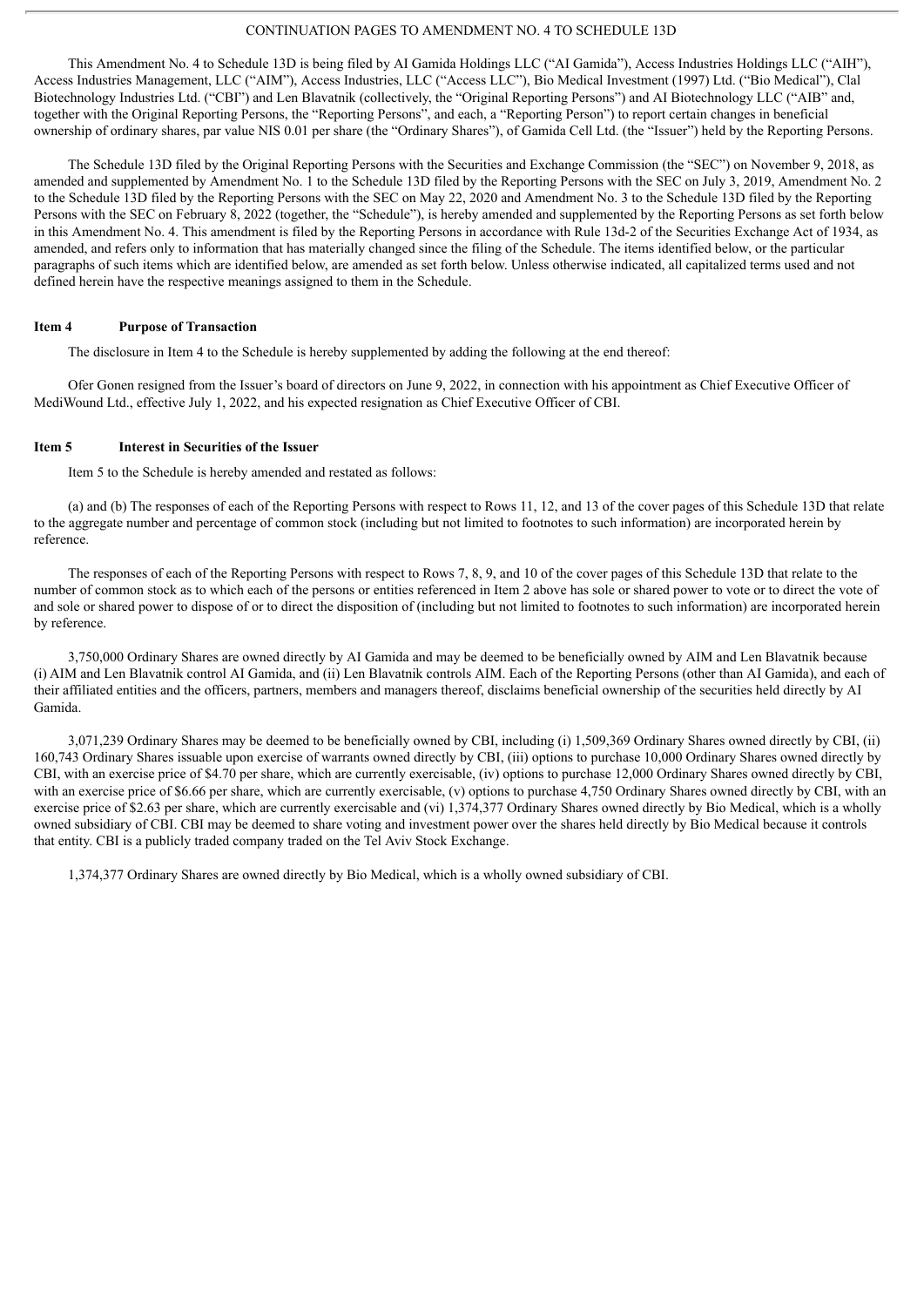3,111,111 Ordinary Shares are owned directly by AIB, which is a wholly owned subsidiary of AIH.

Each of AIH, Access LLC, AIM and Mr. Blavatnik may be deemed to share voting and investment power over the Ordinary Shares deemed to be beneficially owned by CBI (including the shares held directly by Bio Medical) and the Ordinary Shares owned directly by AIB because (i) Len Blavatnik controls AIM, AIH, Access LLC and AI International GP Limited (the general partner of AI SMS, as defined below), (ii) Access LLC controls a majority of the outstanding voting interests in AIH, (iii) AIM controls Access LLC and AIH, (iv) AIH owns AIB, (v) AIH owns a majority of the equity of AI SMS L.P. ("AI SMS"), (vi) AI SMS owns a majority of the equity of AI Diversified Holdings Ltd. ("Holdings Limited"), (vii) Holdings Limited owns AI Diversified Parent S.à r.l., which owns AI Diversified Holdings S.à r.l., which owns Access AI Ltd ("Access AI"), (viii) Access AI wholly owns Clal Industries Ltd. ("CI"), and (ix) CI is the controlling shareholder of CBI. Each of the Reporting Persons (other than, (x) solely with respect to the securities held directly by CBI, CBI, (y) solely with respect to the securities held directly by Bio Medical, Bio Medical and (z) solely with respect to the securities held directly by AIB, AIB), and each of their affiliated entities and the officers, partners, members and managers thereof, disclaims beneficial ownership of the securities held directly by CBI, Bio Medical and AIB.

(c) Not applicable.

(d) Not applicable.

(e) Not applicable.

#### **Item 7 Materials to Be Filed as Exhibits**

**Exhibit Description** 99.9 Joint Filing Agreement, dated as of June 10, 2022.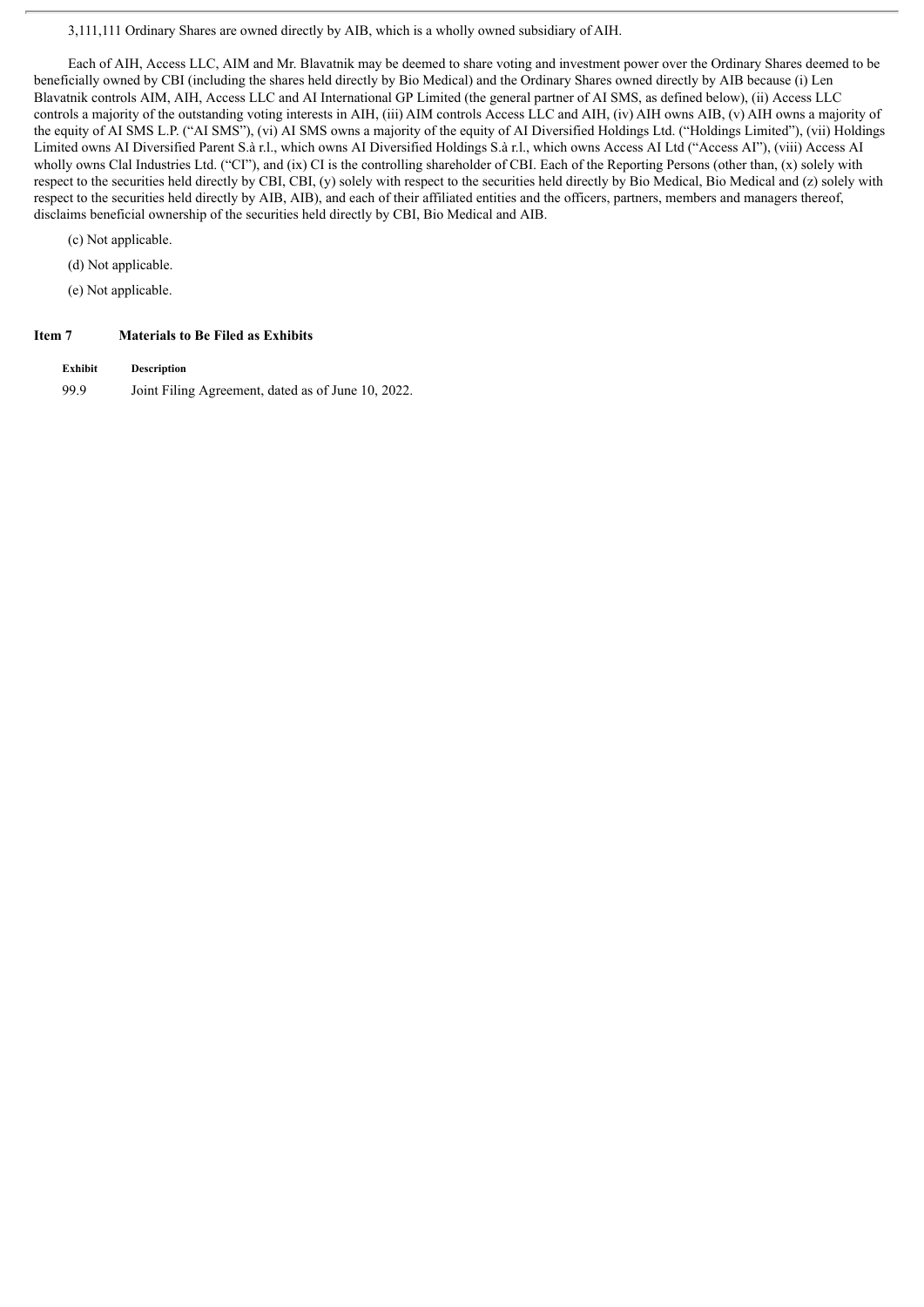#### **SIGNATURE**

After reasonable inquiry and to the best of my knowledge and belief, I certify that the information set forth in this statement is true, complete and correct. Date: June 10, 2022 AI GAMIDA HOLDINGS LLC By: Access Industries Management, LLC, Its Manager /s/ Alejandro Moreno Name: Alejandro Moreno Title: Executive Vice President ACCESS INDUSTRIES HOLDINGS LLC By: Access Industries Management, LLC, Its Manager /s/ Alejandro Moreno Name: Alejandro Moreno Title: Executive Vice President ACCESS INDUSTRIES MANAGEMENT, LLC /s/ Alejandro Moreno Name: Alejandro Moreno Title: Executive Vice President ACCESS INDUSTRIES, LLC By: Access Industries Management, LLC, Its Manager /s/ Alejandro Moreno Name: Alejandro Moreno Title: Executive Vice President CLAL BIOTECHNOLOGY INDUSTRIES LTD. /s/ Ofer Gonen Name: Ofer Gonen Title: Chief Executive Officer /s/ Assaf Segal Name: Assaf Segal Title: Chief Financial Officer BIO MEDICAL INVESTMENT (1997) LTD. /s/ Ofer Gonen Name: Ofer Gonen Title: Director /s/ Assaf Segal Name: Assaf Segal Title: Director AI BIOTECHNOLOGY LLC By: Access Industries Management, LLC, Its Manager /s/ Alejandro Moreno Name: Alejandro Moreno Title: Executive Vice President \*

Name: Len Blavatnik

The undersigned, by signing his name hereto, executes this Amendment No. 4 to Schedule 13D pursuant to the Limited Power of Attorney executed on behalf of Mr. Blavatnik and filed herewith.

By: /s/ Alejandro Moreno

Name: Alejandro Moreno Attorney-in-Fact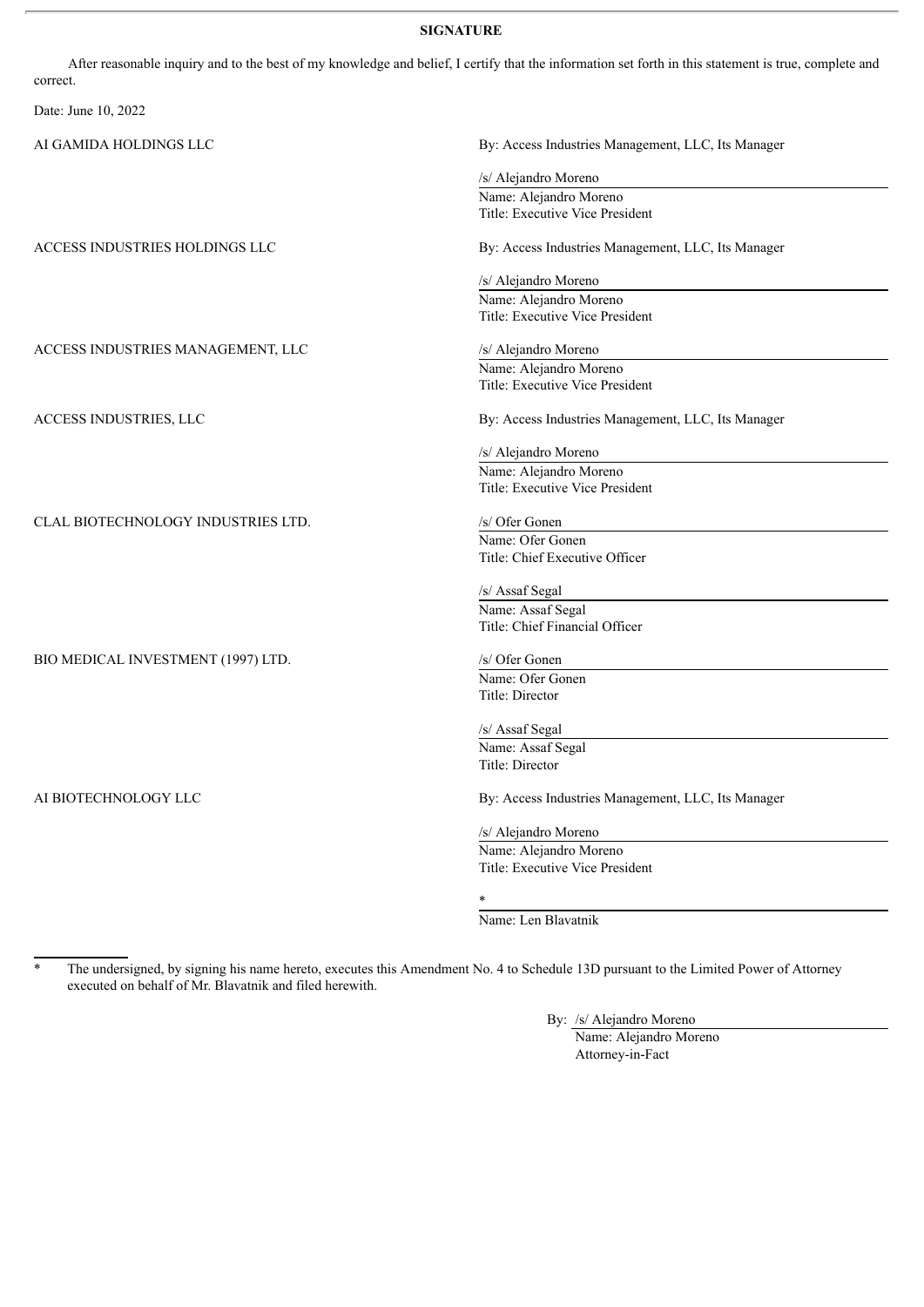#### **Joint Filing Agreement**

The undersigned hereby agree that they are filing this statement jointly pursuant to Rule  $13d-1(k)(1)$ . Each of them is responsible for the timely filing of such Schedule 13D and any amendments thereto, and for the completeness and accuracy of the information concerning such person contained therein; but none of them is responsible for the completeness or accuracy of the information concerning the other persons making the filing, unless such person knows or has reason to believe that such information is inaccurate.

In accordance with Rule 13d-1(k)(1) promulgated under the Securities and Exchange Act of 1934, as amended, the undersigned hereby agree to the joint filing with each other on behalf of each of them of such a statement on Schedule 13D (and any amendments thereto) with respect to the Ordinary Shares, par value NIS 0.01 per share, beneficially owned by each of them, of Gamida Cell Ltd., an Israeli corporation. This Joint Filing Agreement shall be included as an exhibit to such Schedule 13D.

[*Signature Page Follows*]